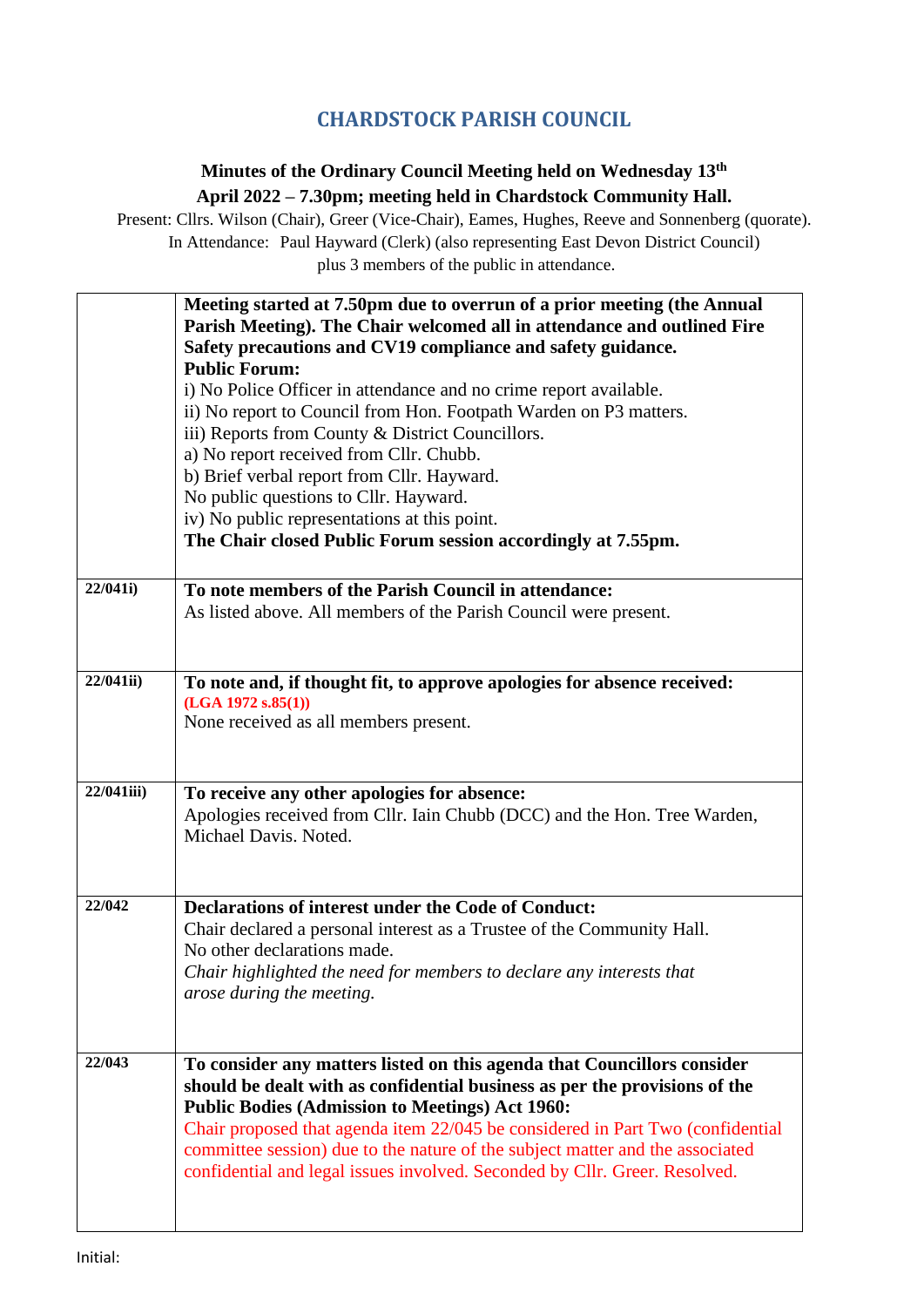| 22/044 | To consider and, if thought fit, approve the minutes of the Ordinary<br>Meeting of Chardstock Parish Council held on 9th February 2022:<br>Approval of the minutes of this Ordinary meeting was proposed by the Chair,<br>subject to three minor typographical corrections. Seconded by Cllr. Greer.                                                                                                                                                                                                                                                                                                                                                                                                                                                                                               |  |  |  |
|--------|----------------------------------------------------------------------------------------------------------------------------------------------------------------------------------------------------------------------------------------------------------------------------------------------------------------------------------------------------------------------------------------------------------------------------------------------------------------------------------------------------------------------------------------------------------------------------------------------------------------------------------------------------------------------------------------------------------------------------------------------------------------------------------------------------|--|--|--|
|        |                                                                                                                                                                                                                                                                                                                                                                                                                                                                                                                                                                                                                                                                                                                                                                                                    |  |  |  |
|        | Resolved unanimously.<br>Minutes (as amended) signed as a true record of that meeting by the Chair.                                                                                                                                                                                                                                                                                                                                                                                                                                                                                                                                                                                                                                                                                                |  |  |  |
|        | Matters arising from these minutes: None.                                                                                                                                                                                                                                                                                                                                                                                                                                                                                                                                                                                                                                                                                                                                                          |  |  |  |
|        | Agenda item 22/045 (Matters pertaining to the Chardstock Community Shop)<br>was deferred into Part Two business for consideration as above.                                                                                                                                                                                                                                                                                                                                                                                                                                                                                                                                                                                                                                                        |  |  |  |
| 22/046 | To consider Parish Maintenance, Highways and Footpath (P3) matters:                                                                                                                                                                                                                                                                                                                                                                                                                                                                                                                                                                                                                                                                                                                                |  |  |  |
|        | i) Clerk confirmed that Lengthsman was undertaking P3/Parish works as directed<br>and that further works were planned. Members encouraged to refer anything awry<br>to the Clerk for action.                                                                                                                                                                                                                                                                                                                                                                                                                                                                                                                                                                                                       |  |  |  |
|        | ii) Matters pertaining to speeding, traffic volumes and driver behaviour had been<br>covered comprehensively in the Annual Parish Meeting earlier this evening<br>(see minutes). No further discussion.                                                                                                                                                                                                                                                                                                                                                                                                                                                                                                                                                                                            |  |  |  |
|        | iii) Cllr. Eames reported that the Hook highway repairs had been completed.                                                                                                                                                                                                                                                                                                                                                                                                                                                                                                                                                                                                                                                                                                                        |  |  |  |
|        | iv) It was proposed by Chair, seconded by Cllr. Reeve, that the Parish Council<br>agrees to jointly purchase a Vehicle Activated Sign (VAS) Speed Unit in<br>conjunction with All Saints Parish Council (as per their concurrent resolution)<br>together with the installation of a pole on Westcombes (subject to DCC approval)<br>and an additional mounting bracket to allow dual direction traffic monitoring.<br>Resolved unanimously.<br>Clerk: Please liaise with DCC Highways Officer to reconnoitre the proposed<br>siting location and to obtain agreement and costs for the VAS unit and pole(s).                                                                                                                                                                                       |  |  |  |
|        | v) It was proposed by Chair, seconded by Cllr. Sonnenberg, that the Parish<br>Council apply to DCC to seek the extension of the 20-mph speed limit zone from<br>its current location to the point where the existing 30mph speed limit changes to<br>the National Speed limit west of Hoopers Farm.<br>Resolved unanimously.                                                                                                                                                                                                                                                                                                                                                                                                                                                                       |  |  |  |
|        | Clerk: Please action accordingly and keep members abreast of developments and<br>timescales.                                                                                                                                                                                                                                                                                                                                                                                                                                                                                                                                                                                                                                                                                                       |  |  |  |
|        | vi) Members discussed the possibility/practicalities/legalities of the installation of<br>additional traffic calming measures in the village to reduce speed and minimise<br>risks to pedestrians, road users and parked vehicles. It was proposed by Cllr.<br>Sonnenberg, seconded by Cllr. Reeve, that the Parish Council should enter into<br>dialogue with DCC (via our division member, Cllr. Chubb and the Cabinet<br>Member for Highways, Cllr. Stuart Hughes) to ascertain the County's position on<br>new traffic calming measures in rural villages and to determine whether any such<br>measures would be considered in Chardstock parish. 4 votes for, 2 against.<br>Resolved nem con.<br>Clerk: Please action accordingly and keep members abreast of developments and<br>timescales. |  |  |  |

 $\mathsf{l}$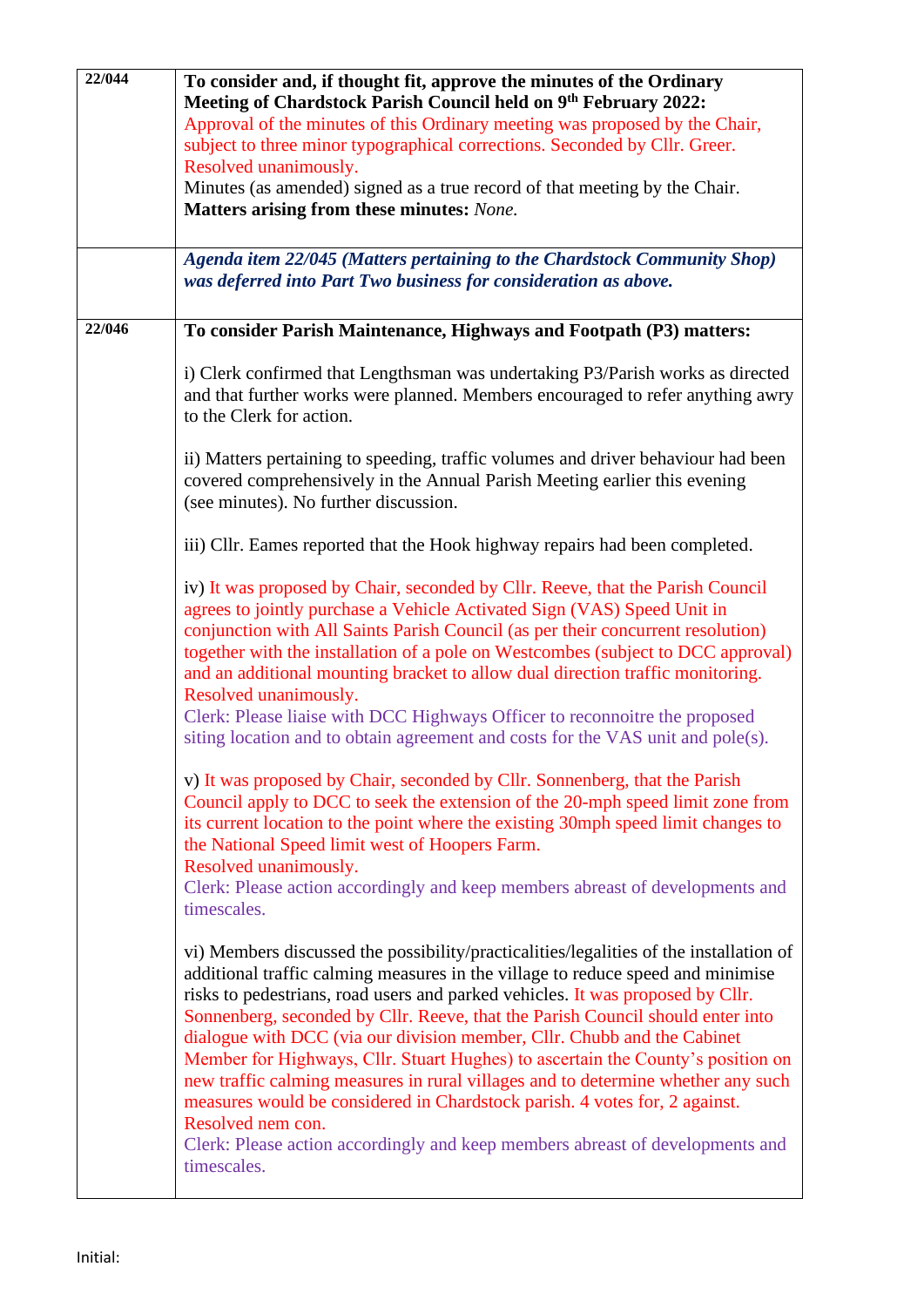| 22/047 | Planning matters to be considered:<br>a) i) To consider planning applications received prior to agenda publication: |
|--------|---------------------------------------------------------------------------------------------------------------------|
|        | No applications received for members to consider.                                                                   |
|        | a) ii) To consider planning applications received after agenda publication                                          |
|        | as per supplementary agenda circulated to all members.                                                              |
|        | No applications received for Council to consider.                                                                   |
|        | b) Determinations/Decisions advised by LPA: None advised.                                                           |
|        | c) Tree (Planning) Matters: No applications received for Council to consider.                                       |
|        | d) Appeals lodged/in progress: None advised.                                                                        |
|        | e) Planning correspondence received:                                                                                |
|        | Clerk asked for Chair's consent to speak on a planning matter as the Ward                                           |
|        | Member. Agreed.                                                                                                     |
|        | Cllr. Hayward outlined recent correspondence from Natural England to EDDC                                           |
|        | relating to nutrient loading in the Axe Valley catchment area and explained how                                     |
|        | this correspondence would have the effect of halting all residential development                                    |
|        | in Chardstock for the foreseeable future.                                                                           |
|        | Two members of the public also spoke on this subject at the Chair's invitation.                                     |
|        | It was noted that the Chardstock Eco-Group were also involved in this matter (via                                   |
|        | their water monitoring efforts) and they kindly offered to keep Council up to date                                  |
|        | on developments in this regard.                                                                                     |
|        | Chair thanked Cllr. Hayward for his help in this regard and for bringing the                                        |
|        | matter to Council's attention.                                                                                      |
|        | Clerk resumed his duties.                                                                                           |
|        | f) Planning applications to be considered at forthcoming EDDC Planning                                              |
|        | meetings where the Parish Council may wish to make a representation:                                                |
|        | None advised.                                                                                                       |
|        | g) Planning Consultations pending/in progress; to agree response from the                                           |
|        | Parish Council (if appropriate): None advised.                                                                      |
| 22/048 | <b>Financial Matters to be considered:</b>                                                                          |
|        | a) It was proposed by Cllr. Greer, seconded by Cllr. Reeve, that Council                                            |
|        | payments for March 2022 be approved $(\text{\textsterling}2694.87)$ . Resolved unanimously.                         |
|        | b) RFO Report for March 2022 received and noted.                                                                    |
|        | c) No questions to the RFO on the report or finances in general.                                                    |
|        | d) No items of expenditure incurred under delegated authority to report.                                            |
|        | e) To consider proposal to create an Audit Fee Reserve within Council's                                             |
|        | accounts.                                                                                                           |
|        | RFO explained basis for this recommendation.                                                                        |
|        | It was proposed by Chair, seconded by Cllr. Hughes, to create such an                                               |
|        | earmarked reserve fund. Resolved unanimously.                                                                       |
|        | RFO: Please note and action accordingly.                                                                            |
|        | f) To consider proposal to add additional bank mandate signatories to Unity Trust                                   |
|        | Bank account. It was proposed by Chair, seconded by Cllr. Reeve, that                                               |
|        | Councillors Hughes and Sonnenberg be added to the signatory list for UTB.                                           |
|        | Resolved unanimously.                                                                                               |
|        | RFO: Please note and action accordingly as expeditiously as possible.                                               |
|        | g) To consider report from RFO on forthcoming AGAR (2) (Exemption)                                                  |
|        | submission timetable provided by RFO.                                                                               |
|        | Noted and timetable agreed by members as realistic and in accordance with                                           |
|        | guidelines.                                                                                                         |
|        | RFO: Please keep members abreast of submission timetable and action                                                 |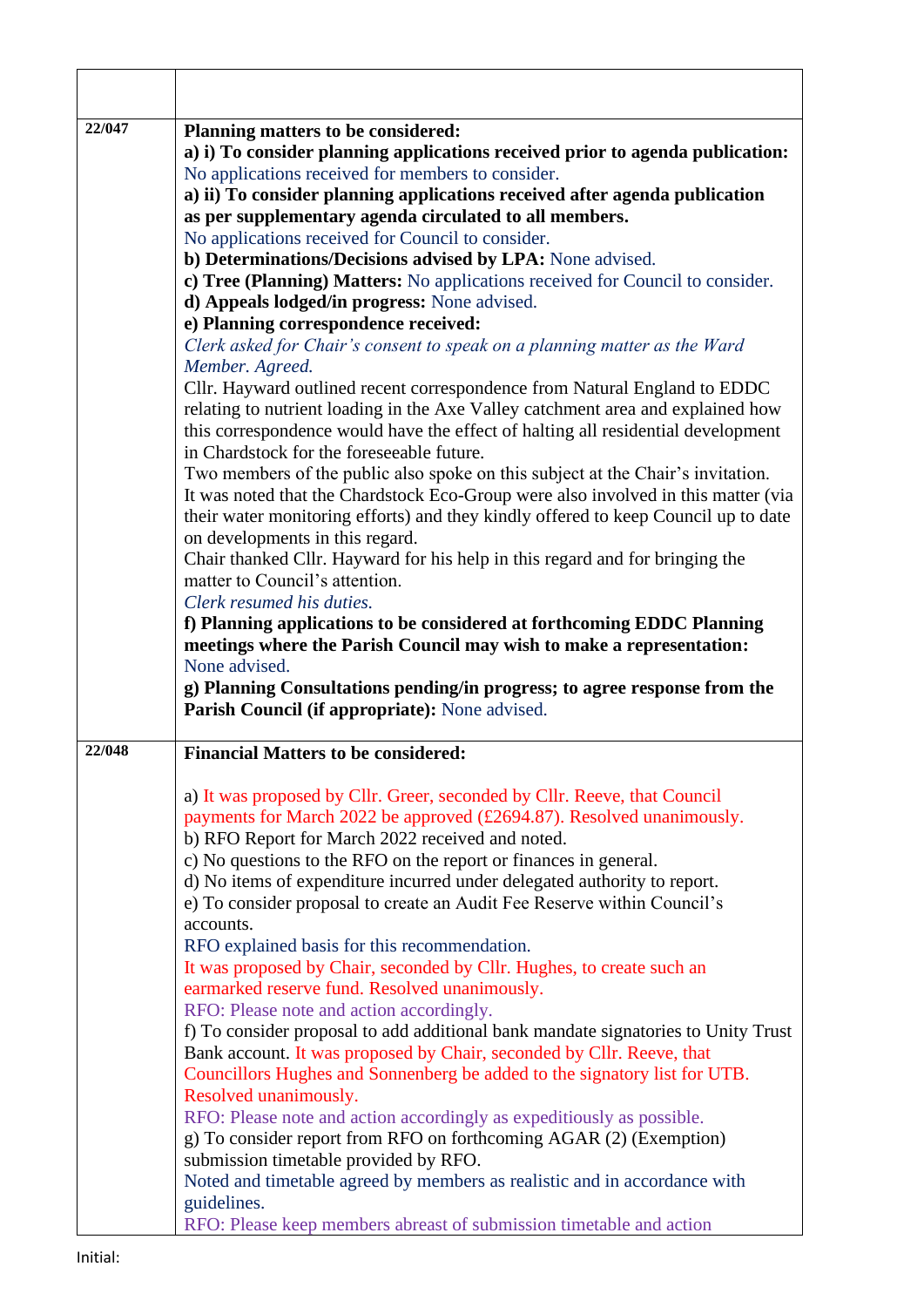|          | accordingly.                                                                                                                                                                                                                                                                                                                                                                                                                                                                                                                           |  |  |
|----------|----------------------------------------------------------------------------------------------------------------------------------------------------------------------------------------------------------------------------------------------------------------------------------------------------------------------------------------------------------------------------------------------------------------------------------------------------------------------------------------------------------------------------------------|--|--|
|          | <b>Business to be considered:</b>                                                                                                                                                                                                                                                                                                                                                                                                                                                                                                      |  |  |
| 22/049a) | a) To receive update from Clerk on CiLCA training for officers.<br>Clerk advised that he had applied to take part in the 2022-23 intake for training<br>in this regard. Noted.                                                                                                                                                                                                                                                                                                                                                         |  |  |
| 22/049b) | b) To consider submission of articles to Parish Newsletter for<br>the May 2022 edition:<br>Potential article submissions:<br>Purchase of VAS (with All Saints PC)<br>Extension of 20mph limit within village via DCC<br>Detailed article on recent Natural England ruling re: planning.<br>Report from Chair on the Annual; Parish Meeting.<br>All other content delegated to the Chair to submit on Council's behalf.<br>Chair: Please submit appropriate article to the Newsletter Editor.                                           |  |  |
| 22/049c) | c) To consider whether the Parish Council wished to submit a formal<br>submission to the DCC Carbon Plan Consultation.<br>It was proposed that a joint submission on the Parish Council's behalf be<br>arranged via the Chair and Mr. Paul Spearing, representing the Chardstock<br>Eco-Group. Resolved unanimously.<br>Chair thanked Mr Spearing on behalf of the Council for his time, research<br>and efforts in this respect.                                                                                                      |  |  |
| 22/049d) | d) To receive update on the QJ22 EDDC Tree Planting Project and other<br>matters pertaining to tree planting projects/initiatives in the parish:<br>Clerk updated members on recent planting activity.<br>Chair suggested this matter be deferred until the Hon. Tree Warden was present<br>to answer questions etc. Agreed.                                                                                                                                                                                                           |  |  |
| 22/049e) | e) To consider arrangements for any parish celebrations in<br>recognition/celebration of HM The Queen's Platinum Jubilee in June 2022:<br>Clerk advised that the Jubilee badges had been ordered and received as per recent<br>resolution. Noted. Clerk was asked to deliver these to the nominated QJ22<br>organiser in the village (FP).<br>Clerk: Please note and action accordingly.                                                                                                                                               |  |  |
| 22/050   | Other matters considered as urgent by presiding Chair for discussion only:<br>None raised.                                                                                                                                                                                                                                                                                                                                                                                                                                             |  |  |
| 22/051   | Date of next meeting:<br>Next Ordinary meeting of council scheduled for 11 <sup>th</sup> May 2022 7.00pm<br>start time. This would be the Annual Meeting of the Parish Council.<br>Clerk: Please prepare agenda and publicise accordingly through usual channels.                                                                                                                                                                                                                                                                      |  |  |
| 22/052   | It was proposed by Cllr. Greer that, under the provisions of the Public Bodies<br>(Admission to Meetings) Act 1960, as amended by Local Government Act 1972,<br>the public (including the press) be excluded from the meeting as publicity would<br>be prejudicial to the public interest by reason of the confidential nature of the<br>business to be discussed. Members to agree upon matters to be discussed in<br>confidential session, as per agenda item 22/043 above. Seconded by Cllr. Eames.<br><b>Resolved unanimously.</b> |  |  |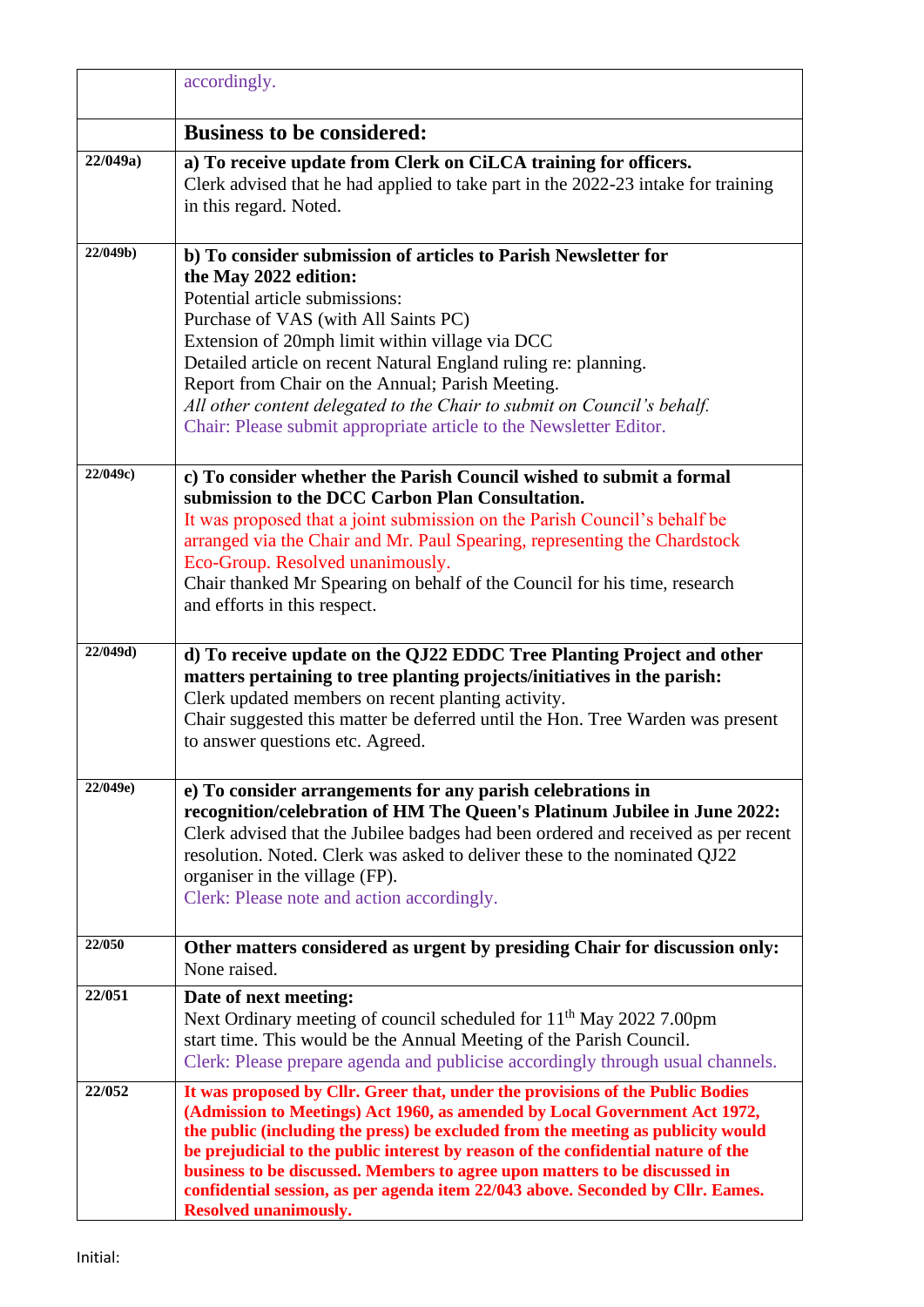|        | All members of the public left the meeting other than Mr Spearing and Mr Wheeler<br>who were invited to remain in light of the business to be discussed below.                                                                                                                                                                                                                                                                                                                                                                                                                          |  |  |  |  |
|--------|-----------------------------------------------------------------------------------------------------------------------------------------------------------------------------------------------------------------------------------------------------------------------------------------------------------------------------------------------------------------------------------------------------------------------------------------------------------------------------------------------------------------------------------------------------------------------------------------|--|--|--|--|
|        | Part Two Business to be considered.                                                                                                                                                                                                                                                                                                                                                                                                                                                                                                                                                     |  |  |  |  |
| 22/053 | Matters to be considered in committee session:<br>Agenda item 22/045 had been deferred from earlier into the Part Two session.                                                                                                                                                                                                                                                                                                                                                                                                                                                          |  |  |  |  |
|        | i) To consider matters pertaining to the ongoing proposal to assist with the<br>purchase of the Community Shop and Post office; to consider confidential<br>financial $\&$ legal matters relating to the proposed transaction:                                                                                                                                                                                                                                                                                                                                                          |  |  |  |  |
|        | Mr Wheeler was invited to make a presentation to Council in his role as<br><b>Treasurer to the Community Shop Committee Group.</b>                                                                                                                                                                                                                                                                                                                                                                                                                                                      |  |  |  |  |
|        | Chair thanked members of the Community Shop Committee for their sterling<br>efforts and hard work in achieving the fundraising target of £240,000.                                                                                                                                                                                                                                                                                                                                                                                                                                      |  |  |  |  |
|        | It was noted that there had been 192 contributors/benefactors, donating<br>approximately £1250 each.                                                                                                                                                                                                                                                                                                                                                                                                                                                                                    |  |  |  |  |
|        | ii) To note ongoing arrangements for community consultation in accordance<br>with the MCHLG (now referred to as DLUHC) requirements prior to a formal<br>application for PWLB lending facilities from the Parish Council.                                                                                                                                                                                                                                                                                                                                                               |  |  |  |  |
|        | Mr Spearing and Mr Wheeler advised Council that two efforts would be made<br>(at least) on the $23rd$ April to collect the ballot envelopes from parish households<br>but that every effort would be made to accommodate residents who wished to<br>submit their consultative ballot response but who might be out on the day.<br>Noted.                                                                                                                                                                                                                                                |  |  |  |  |
|        | iii) To consider whether Council wishes to hold an extraordinary meeting after<br>the close of the consultation period (and telling of indicative votes cast) to agree<br>upon the next steps in the project.                                                                                                                                                                                                                                                                                                                                                                           |  |  |  |  |
|        | Subject to the outcome of the consultative ballot (to be announced on or after the<br>24 <sup>th</sup> April), Mr Wheeler suggested that another parish meeting be held to report<br>the ballot result, to outline possible expansion plans for the shop in 2023 and to<br>report upon current status of the project re: PWLB funding and local fund-raising<br>achievements. This was felt by all to be a sensible way forward. Noted.                                                                                                                                                 |  |  |  |  |
|        | It was proposed by Chair, seconded by Cllr. Reeve, that (on the presumption that<br>the consultative ballot result supports the proposal to borrow from the PWLB<br>with repayments via the parish precept) the Council delegates to the Chair and<br>RFO the responsibility and authority to create an application to PWLB to borrow<br>upto the sums proposed for the purposes of assisting in a grant funding project<br>with the Community Shop Committee. Resolved unanimously.<br>Clerk: Please note and liaise with Chair accordingly as and when ballot result is<br>published. |  |  |  |  |
|        | iv) To consider proposed wording for 3rd party partner funding agreement prior<br>to consultation with nominated legal representatives; to agree upon expenditure<br>limits for said legal representation.                                                                                                                                                                                                                                                                                                                                                                              |  |  |  |  |